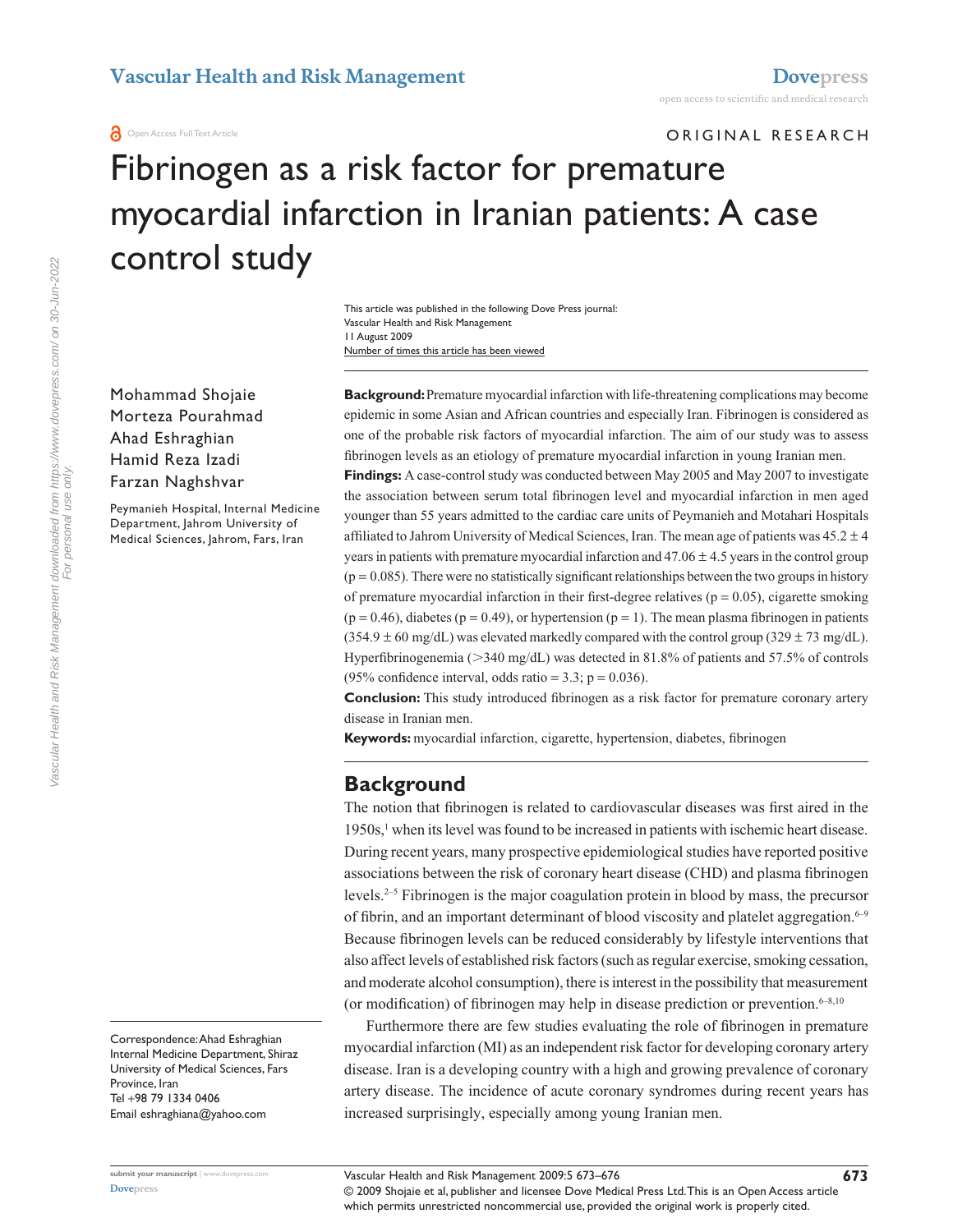In the present study we examined the relation between serum total fibrinogen concentration and premature MI in Iranian patients to further elucidate the role of fibrinogen as an independent risk factor for acute CHD events.

# **Methods**

# Study design

A case-control study was conducted between May 2005 and May 2007 to investigate the association between serum fibrinogen level and MI in men aged younger than 55 years admitted to the cardiac care units of Peymanieh and Motahari Hospitals affiliated to the Jahrom University of Medical Sciences, Iran. The diagnosis of acute myocardial infarction (AMI) was based on the presence of ischemic chest pain of at least 30 minutes' duration and creatine kinase (CK) elevation of at least twice the upper normal limit, with CK, muscle and brain (CK-MB) isoenzyme concentration of at least 6% of the peak CK value, accompanied by dynamic ST-segment elevation or depression of 1 mm or more in at least two adjacent leads. Premature AMI was defined as having the above-mentioned criteria in patients aged younger than 55 years.

Patients and controls that had hyperlipidemia were excluded from the study. At that time the patients were considered to be in a stable clinical and metabolic state and not in an acute phase for plasma fibrinogen.<sup>11</sup>

Among 200 men with a first episode of AMI who were admitted within 12 hours of symptoms onset, 33 were enrolled as cases. None of these 33 patients had recurrent MI during their follow up and all of them completed the study. Controls were 33 men aged under 55 years who survived to the end of the study period free from incident MI and stroke. They were randomly selected with frequency matching to cases by the site of residence and by age group. They also were matched with case group regarding other CHD risk factors such as diabetes mellitus, hypertension, and cigarette smoking. Participating case and control subjects were asked to complete a questionnaire to obtain information on any history of known or suspected cardiovascular risk factors, including physician-diagnosed diabetes, hypertension, or high cholesterol, cigarette smoking, height and weight, alcohol consumption, physical activity, history of MI in first-degree relatives and demographic characteristics.

## **Blood collection and laboratory methods**

To determine fibrinogen, we obtained a 1.8-mL venous blood specimen after a 12-hour fast from 33 MI case subjects and 33 control subjects into vacuum tubes containing 0.2 mol/L trisodium citrate (9:1 blood/citrate, vol/vol). The blood was centrifuged immediately for about 15 minutes and the obtained plasma was then frozen at −20 °C. Case blood samples were obtained at least one year after the MI. Plasma fibrinogen level was determined using TEClot Fib Kit-10 (Lot No: 500502; TECO GmbH, Neufahrn, Germany). A serum fibrinogen level more than 340 mg/dL was considered high. The study was approved by the local ethics committee of each hospital and each patient gave their written informed consent. This study was conducted in accordance with the Declaration of Helsinki.

#### **Statistical analysis**

Data were collected and analyzed using SPSS software (SPSS Inc., Chicago, IL, USA). A p value of less than 0.05 was considered significant. Comparisons of frequencies have been carried out using  $\chi^2$  tests or Fisher's exact test as appropriate. The research council of Jahrom University of Medical Sciences supported our data collection and helped purchase the required equipment.

#### **Results**

The mean age of our case and control subjects was  $45.2 \pm 4$  years and  $47.06 \pm 4.5$  years, respectively  $(p = 0.085)$ . Among patients with premature AMI, seven (21.2%) had history of premature MI in their first-degree relatives whereas six control subjects (18.02%) had family history of premature AMI ( $p = 0.05$ ). 18 patients (54.5%) and 15 control subjects (45.4%) were cigarette smokers  $(p = 0.46)$ . Two patients were diabetic  $(6.1\%)$ , but none of the control group were diabetic ( $p = 0.49$ ). In both case and control groups, five individuals (15.2%) had hypertension  $(p = 1)$  (Table 1).

Twenty-seven patients (81.8%) had elevated fibrinogen levels  $(>340 \text{ mg/dL})$ . In 33 control group individuals, 19 (57.5%) had elevated fibrinogen levels (odds ratio  $[OR] = 3.3$ ). The plasma fibrinogen level was significantly

|  |  | Table I CHD risk factors in case and control groups |  |  |  |  |  |
|--|--|-----------------------------------------------------|--|--|--|--|--|
|--|--|-----------------------------------------------------|--|--|--|--|--|

|                                | Case       | Control         | P-value   |  |
|--------------------------------|------------|-----------------|-----------|--|
| Age (year)                     | $45.2 + 4$ | $47.06 \pm 4.5$ | <b>NS</b> |  |
| Cigarette smoking              | 18         | 15              | <b>NS</b> |  |
| Diabetes mellitus              |            | 0               | <b>NS</b> |  |
| Hypertension                   | 5          | 5               | <b>NS</b> |  |
| Family history of premature MI |            | 6               | NS        |  |

**Abbreviations:** CHD, coronary heart disease; MI, myocardial infarction; NS, not statistically significant.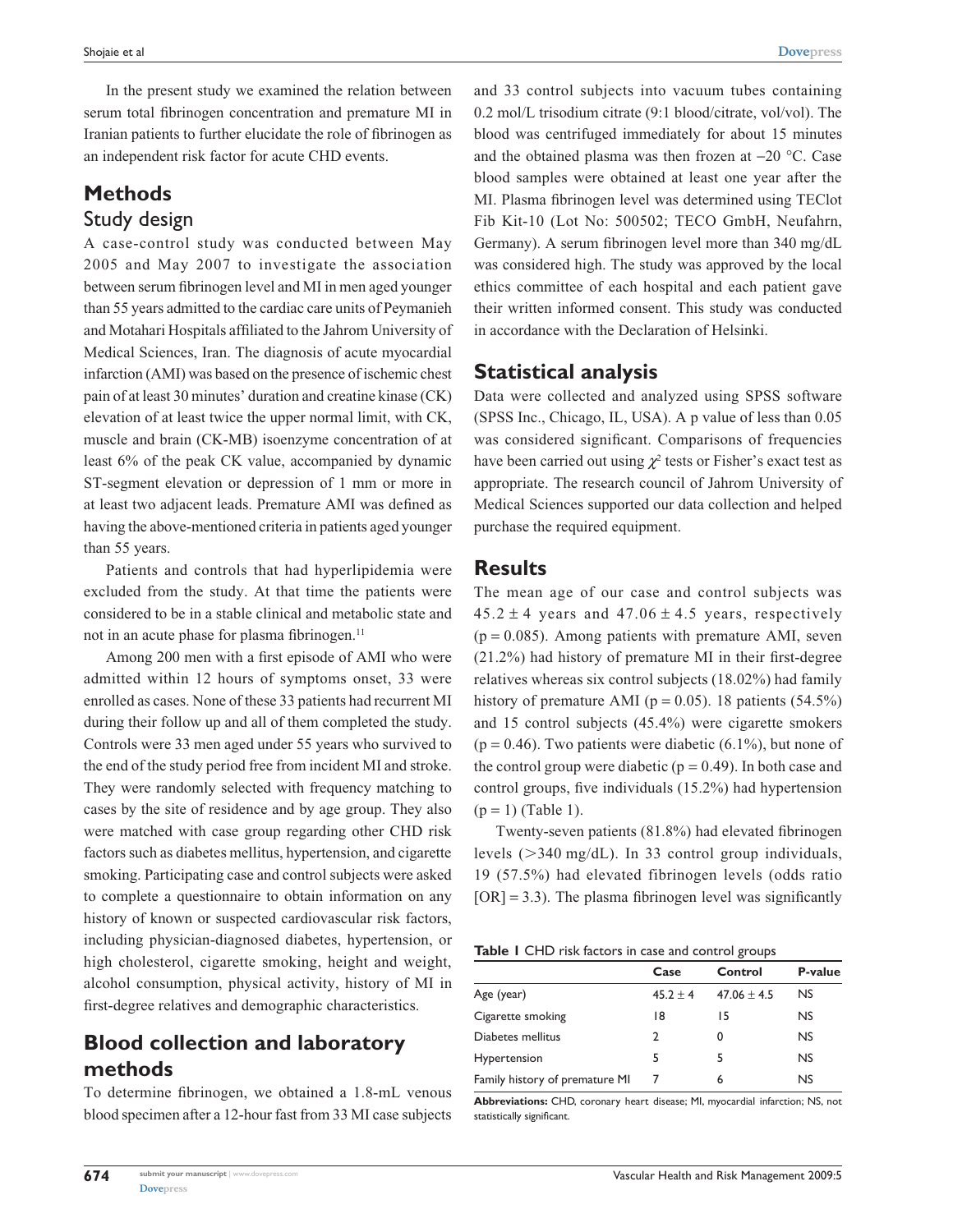higher in case subjects than in the control group ( $p = 0.036$ ) (Table 2).

#### **Discussion**

The present study implies that high serum fibrinogen levels are a risk factor for premature AMI. As described earlier, for this study we prepared venous samples for detection of fibrinogen levels one year after MI to show that fibrinogen concentrations return to basal levels. Using this method there was no need to store serum samples for a long period of time and the potential bias existing in case control studies about falsely elevated levels of fibrinogen after MI would diminish.

We obtained venous blood specimen from both case and control groups after a 12-hour fast to eliminate the probable effect of diet on fibrinogen levels. Both case and control groups were matched regarding other risk factors of coronary artery disease such as hypertension, diabetes mellitus, cigarette smoking, hyperlipidemia, age, sex, and body mass index. Several prospective and cross-sectional studies have revealed that plasma fibrinogen levels have a strong predictive value for CHD and stroke. In a large, population-based, prospective study, the Atherosclerosis Risk in Communities (ARIC) Study, plasma fibrinogen was found to be an important risk factor for CHD in women.<sup>12</sup> In an Iranian study performed in 2007, serum fibrinogen levels were significantly higher in patients with AMI with ST-change.<sup>13</sup> Other studies are in favor of the hypothesis of a multifactorial etiology of CHD in young patients suffering MI.<sup>14</sup>

The physiological importance of elevated plasma fibrinogen levels is not fully understood. The mechanisms by which plasma fibrinogen may be involved in atherothrombosis are theological alterations, increased platelet aggregation tendency, increased fibrin formation, and stimulation of vascular cell proliferation and migration, with increasing plasma fibrinogen levels.15 Thus, elevated plasma fibrinogen levels, whatever their origin – genetic, as part of an

**Table 2** Normal and elevated fibrinogen level in case and control groups

|                                        | Case   |                | Control         |                |  |
|----------------------------------------|--------|----------------|-----------------|----------------|--|
|                                        | Number | <b>Percent</b> | <b>Number</b>   | <b>Percent</b> |  |
| Normal fibrinogen<br>$(<$ 340 mg/dL)   | 6      | 18.2           | $\overline{14}$ | 42.5           |  |
| Hyperfibrinogenemia<br>$($ >340 mg/dL) | 27     | 81.8           | 19              | 57.5           |  |

inflammation reaction, or some other reason – may cause a hypercoagulative state that could influence the degree and duration of thrombus formation at the time of coronary injury.

Elevated fibrinogen concentrations could be due to the disease (ie, MI) or to an underlying vascular disease (eg, atherosclerosis) rather than as a cause of MI or vascular disease. It is possible that because serum has often been stored for a considerable period of time, the measurement of serum levels of fibrinogen may be compromised.

This study was conducted among male patients and the sample size is relatively low. Further studies on the role of fibrinogen in acute coronary syndromes in other age groups and sexes are necessary.

The role of plasma fibrinogen levels in premature coronary artery disease is less clear. The prevalence of cardiovascular disease especially among the youth is growing in Iran and further investigations for finding risk factors in the Iranian population seem to be of great importance.

Our findings suggested that higher fibrinogen levels are associated with premature coronary artery disease in the Iranian population.

#### **Disclosures**

The authors would like to thank the research council of Jahrom University of Medical Sciences which provided financial support for this study. We also thank all nursing staff at the cardiac care units of Peymanieh and Motahari Hospitals of Jahrom University of Medical Sciences, Iran. The authors report no conflicts of interest in this work.

#### **References**

- 1. Losner S, Volk BW, Wilensky ND. Fibrinogen concentration in acute myocardial infaction. *Arch Intern Med*. 1954;93:231–238.
- 2. Cantin B, Després JP, Lamarche B, et al. Association of fibrinogen and lipoprotein (a) as a coronary heart disease risk factor in men (Quebec Cardiovascular Study). *Am J Cardiol*. 2002;89:662–666.
- 3. Wilhelmsen L, Svärdsudd K, Korsan-Bengtsen K, Larsson B, Welin L, Tibblin G. Fibrinogen as a risk factor for stroke and myocardial infarction. *N Engl J Med*. 1984;311:501–505.
- 4. Yano K, Grove JS, Chen R, Rodriguez BL, Curb JD, Tracy RP. Plasma fibrinogen as a predictor of total and cause-specific mortality in elderly Japanese-American men. *Arterioscler Thromb Vasc Biol*. 2001;21:1065–1070.
- 5. Lind P, Hedblad B, Stavenow L, Janzo L, Eriksson KF, Lindgärde F. Influence of plasma fibrinogen levels on the incidence of myocardial infarction and death is modified by other inflammation-sensitive proteins: a long-term cohort study. *Arterioscler Thromb Vasc Biol*. 2001;21:452–458.
- 6. Danesh J, Collins R, Peto R, Lowe GDO. Haematocrit, viscosity, erythrocyte sedimentation rate: meta-analyses of prospective studies of coronary heart disease. *Eur Heart J*. 2000;21:515–520.
- 7. Lowe GDO. Fibrinogen and cardiovascular disease: historical introduction. *Eur Heart J*. 1995;16(Suppl A):2–5.